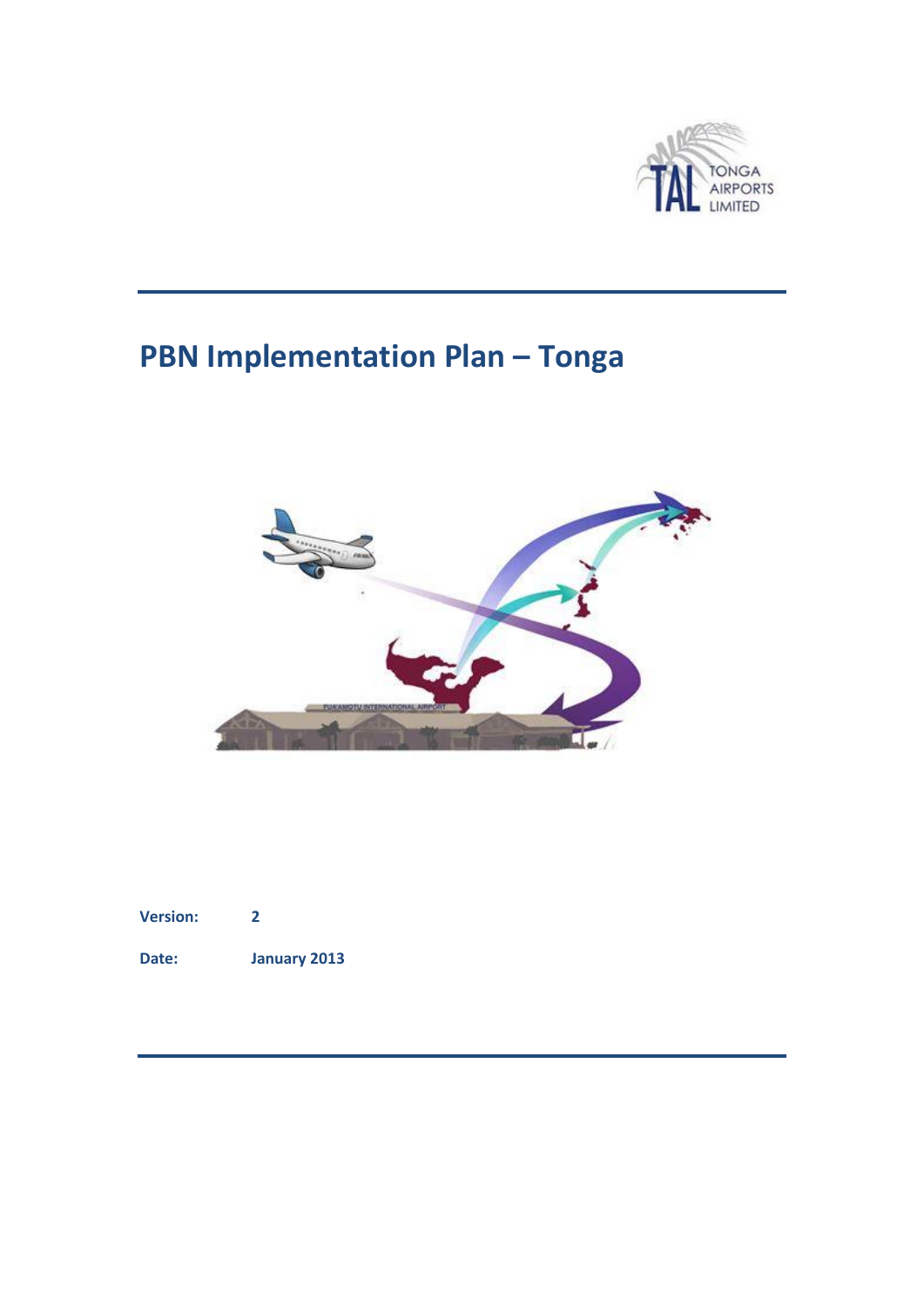#### <span id="page-1-0"></span>**Executive Summary**

Performance Based Navigation (PBN) is a change from aircraft navigating/flying using ground based navigation aids to using satellite based navigation systems on the flight deck that compute the aircraft's position. This allows aircraft fly closer to optimal profiles producing the following benefits:

- Safety enhancements by using flight trajectories that are safer
- Efficiency improvements by using routes and approaches that minimise fuel burn.
- Environmental performance improvement by minimising both Green House Gas (GHG) emissions and the noise footprint

For the upper airspace the introduction of PBN is the responsibility of New Zealand however Tonga has responsibility to implement PBN in the lower airspace. Notably Tonga already has some Global Navigation Satellite System (GNSS) based approaches that will be reviewed to ensure consistency with current international standards.

The implementation of PBN in Tonga airspace will be delivered in phases with target implementation dates of 2012, 2017 and 2020 to harmonize with New Zealand's PBN implementation plan.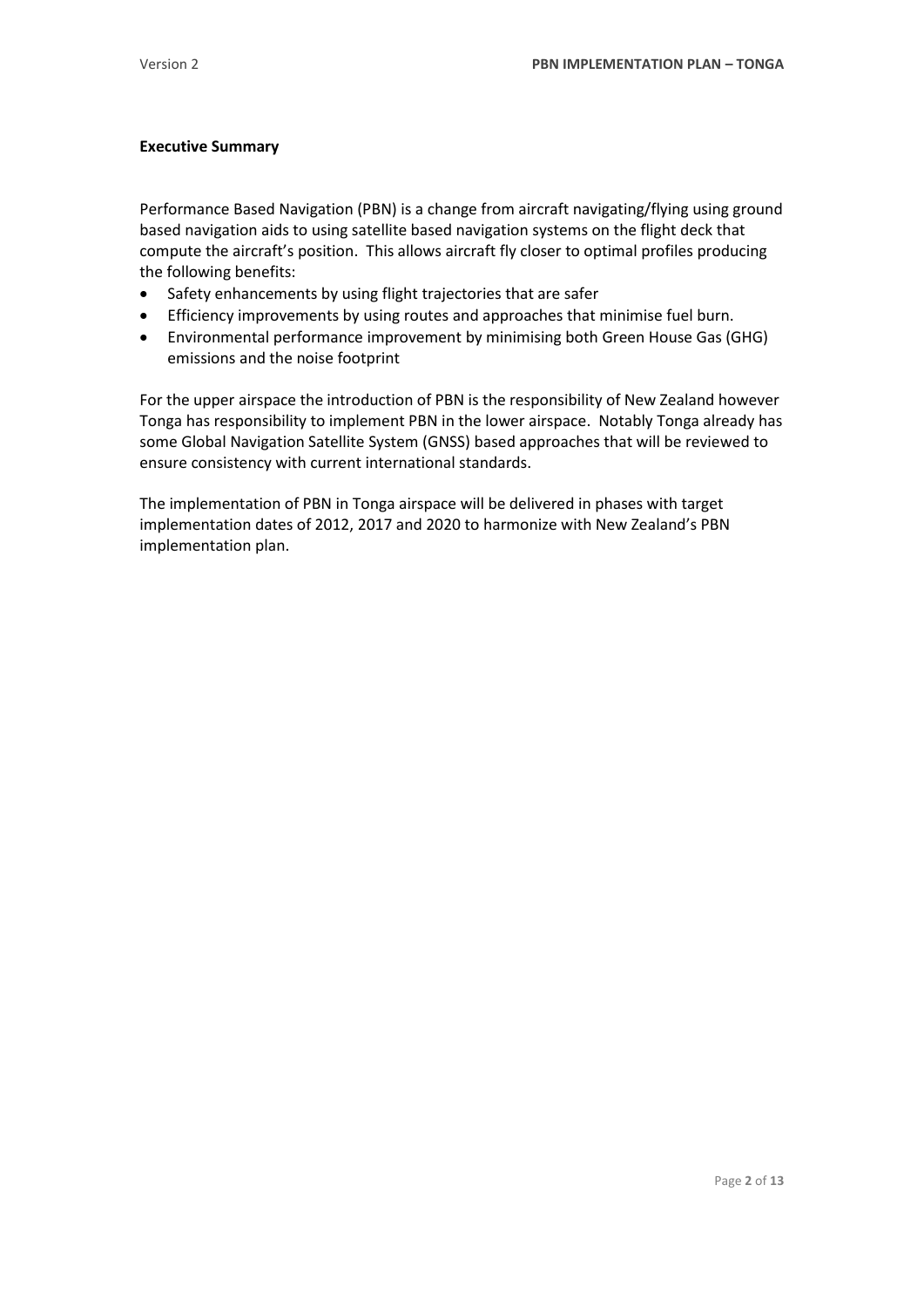## <span id="page-2-0"></span>**Table of Contents**

| 1  |  |
|----|--|
|    |  |
| 3  |  |
| 1. |  |
| 4  |  |
| 5  |  |
| 6  |  |
|    |  |
| 8  |  |
| 9  |  |
| 10 |  |
| 11 |  |
| 13 |  |
| 14 |  |
| 15 |  |
| 16 |  |
| 17 |  |
| 18 |  |
| 19 |  |
|    |  |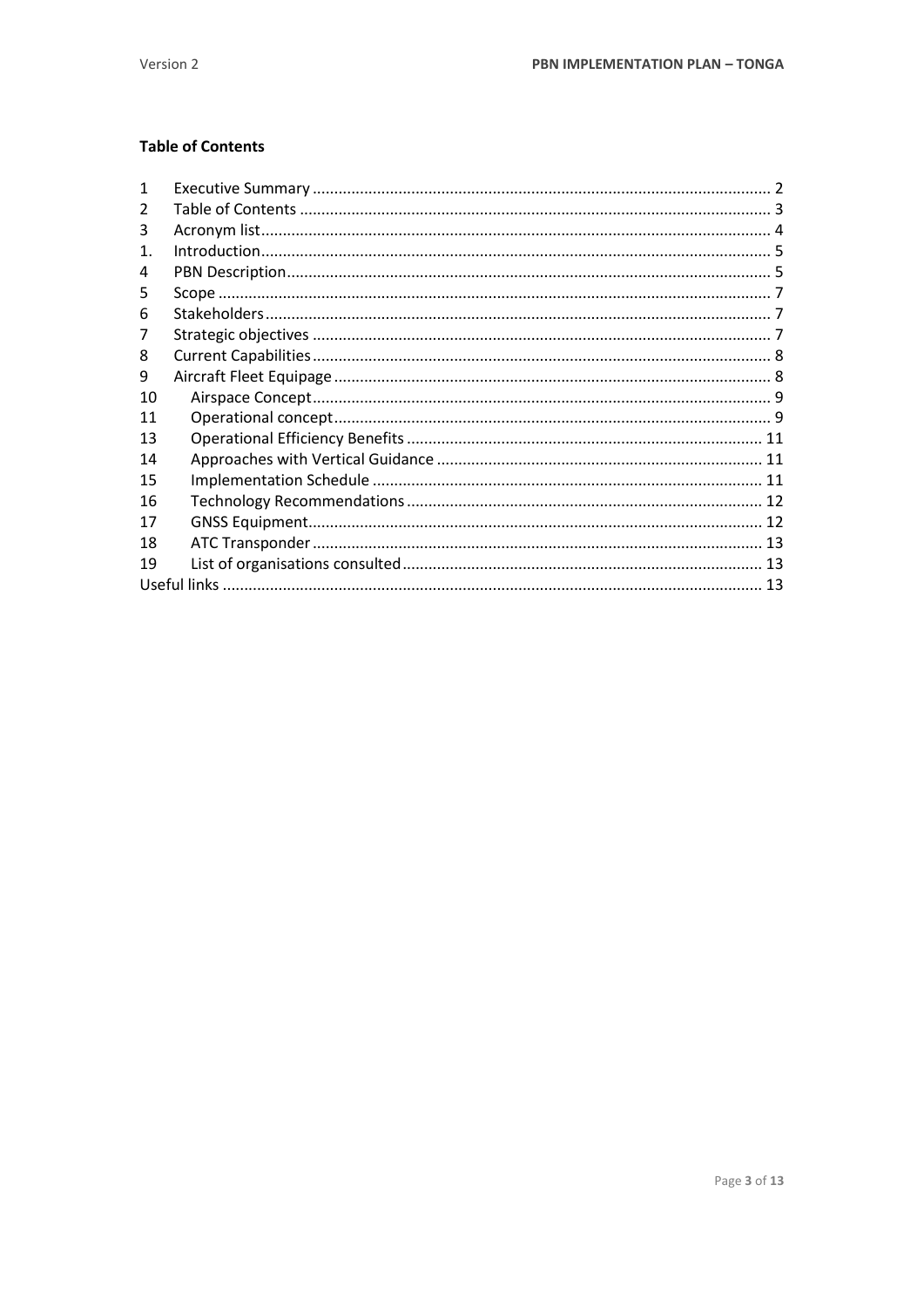## <span id="page-3-0"></span>**1 Acronym list**

The acronyms used in this document along with their expansions are given in the following list:

| <b>ADSB</b>      | Automatic Dependent Surveillance - Broadcast                                     |  |  |  |
|------------------|----------------------------------------------------------------------------------|--|--|--|
| <b>APAC</b>      | Asia and Pacific                                                                 |  |  |  |
| <b>APANPIRG</b>  | Asia/Pacific Air Navigation Planning and Implementation Regional Group           |  |  |  |
| APCH             | Approach                                                                         |  |  |  |
| <b>ATM</b>       | Air Traffic Management                                                           |  |  |  |
| <b>Baro VNAV</b> | <b>Barometric Vertical Navigation</b>                                            |  |  |  |
| CAD              | Ministry of Infrastructure (Civil Aviation Division) Tonga                       |  |  |  |
| CDO              | <b>Continuous Descent Operations</b>                                             |  |  |  |
| <b>CFIT</b>      | Controlled Flight into Terrain                                                   |  |  |  |
| <b>CNS</b>       | Communication, Navigation, Surveillance                                          |  |  |  |
| <b>CTA</b>       | <b>Control Area</b>                                                              |  |  |  |
| DA               | <b>Decision Altitude</b>                                                         |  |  |  |
|                  | A specified altitude in the <i>precision</i> approach at which a missed approach |  |  |  |
|                  | must be initiated if the required visual reference to continue the approach      |  |  |  |
|                  | has not been established                                                         |  |  |  |
| <b>DME</b>       | <b>Distance Measuring Equipment</b>                                              |  |  |  |
| <b>FIR</b>       | <b>Flight Information Region</b>                                                 |  |  |  |
| <b>FMS</b>       | Flight Management System                                                         |  |  |  |
| <b>GHG</b>       | <b>Green House Gas</b>                                                           |  |  |  |
| <b>GNSS</b>      | <b>Global Navigation Satellite System</b>                                        |  |  |  |
| <b>ICAO</b>      | <b>International Civil Aviation Organisation</b>                                 |  |  |  |
| <b>ILS</b>       | <b>Instrument Landing System</b>                                                 |  |  |  |
| <b>INS</b>       | <b>Inertial Navigation System</b>                                                |  |  |  |
| <b>MDH</b>       | Minimum Descent Height                                                           |  |  |  |
|                  | A specified height in a non-precision approach or circling approach below        |  |  |  |
|                  | which descent must not be made without the required visual reference             |  |  |  |
| MEL              | Minimum Equipment List                                                           |  |  |  |
| <b>NDB</b>       | Non-Directional (Radio) Beacon                                                   |  |  |  |
| PAIP             | Pacific Aviation Investment Project                                              |  |  |  |
| PBN              | Performance Based Navigation                                                     |  |  |  |
| <b>RNAV</b>      | <b>Area Navigation</b>                                                           |  |  |  |
| <b>RNP</b>       | <b>Required Navigation Performance</b>                                           |  |  |  |
| <b>SID</b>       | <b>Standard Instrument Departure</b>                                             |  |  |  |
| <b>STAR</b>      | <b>Standard Instrument Arrival</b>                                               |  |  |  |
| TAL              | <b>Tonga Airports Limited</b>                                                    |  |  |  |
| <b>TMA</b>       | <b>Terminal Control Area</b>                                                     |  |  |  |
| VHF              | Very High Frequency                                                              |  |  |  |
| VOR              | <b>VHF Omni-directional Radio-range</b>                                          |  |  |  |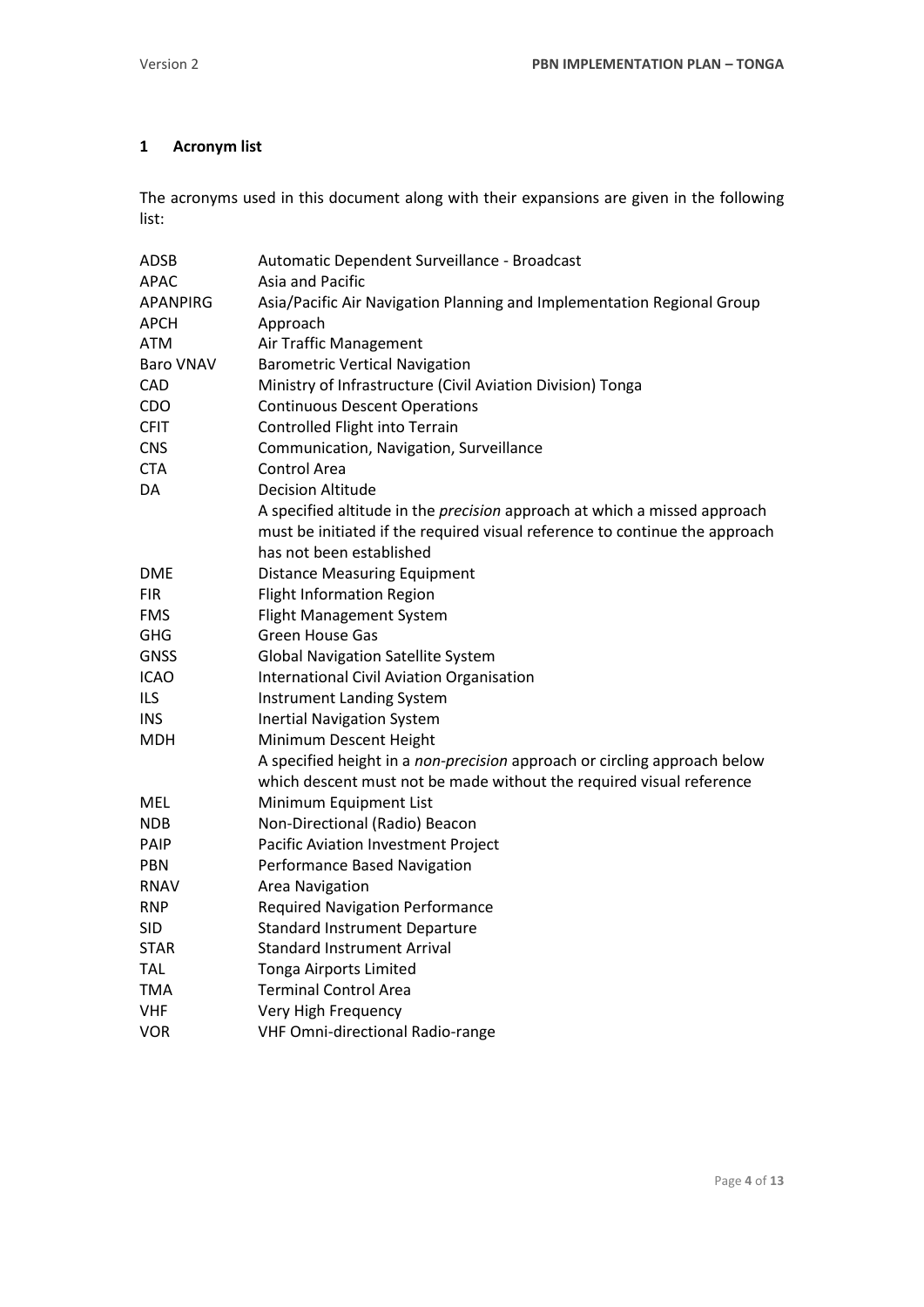#### <span id="page-4-0"></span>**2 Introduction**

ICAO Assembly Resolution A36-23 called for each Member State to develop a national Performance Based Navigation (PBN) implementation plan by 2009. This requirement was further reiterated in 2010 by the ICAO Assembly Resolution A37-11. The introduction of PBN must be supported by an appropriate navigation infrastructure consisting of an appropriate combination of Global Navigation Satellite System (GNSS), self-contained navigation system (inertial navigation system) and conventional ground-based navigation aids.

APANPIRG has developed a regional PBN implementation plan that addresses primarily upper airspace (Oceanic, Remote continental, and Continental en-route). States/Territories are required to develop their own national plans for the implementation of PBN in Terminal Control Areas (TMA). The plan also notes the need to meet acceptable safety risk measures.

A National steering committee is expected to be established during the first quarter of 2013 to oversee the PBN implementation in Tonga. The members of the committee will include officials from the Government Transport Policy Division, Civil Aviation Regulatory Authority, ANS Providers, Aircraft Operators, Airport Operators, other airspace users and any other entity considered relevant.

Communication between these stakeholders and other agencies will be achieved through regular meetings and communications when and as required.

#### <span id="page-4-1"></span>**3 PBN Description**

PBN represents a shift from aircraft navigating/flying using ground based navigation aids to relying on satellite based area navigation systems on the flight deck that compute the aircraft's position. The results of PBN are:

- En-route
	- o More direct flight paths that no longer need aircraft to "zigzag" between beacons on the ground.
- Terminal
	- o Efficient curved tracks that take into account terrain and environmental sensitivities (noise etc….)
	- o Continuous climb/descents avoiding the need for unnecessary aircraft thrust changes.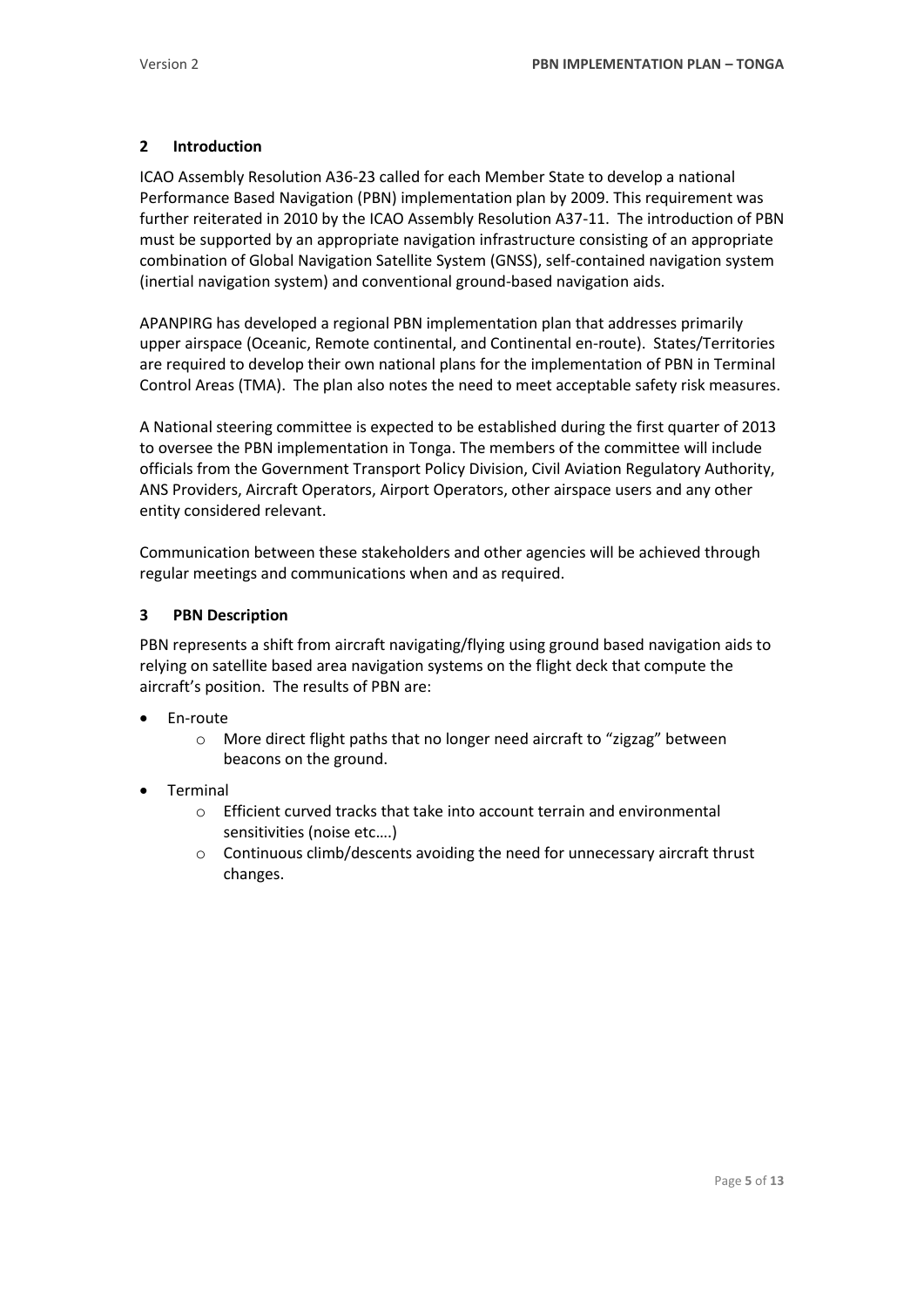#### PBN ARRIVAL AND APPROACH



PBN essentially consists of:

- Area Navigation (RNAV) which enables aircraft to fly independent of ground-based navigation aids using satellite based systems or a combination of both.
- Required Navigation Performance (RNP) is RNAV with the addition of an on-board performance monitoring and alerting capability. It allows an aircraft to fly a specific path between 3-dimensionally defined points in space.
- A defining characteristic of more precise RNP operations is the ability of the aircraft navigation system to monitor the navigation performance it achieves and inform the crew if the requirement is not met during an operation. Certain RNP operations require these advanced monitoring features and approved training and crew procedures.

Navigation performance specification defines the performance required of the system together with any aircraft and crew requirements.

Examples:

- RNP 2 en route
- RNP 1 for Standard Instrument Departures (SIDs), and Standard Terminal Arrival Routes (STARs) RNP 10 is the minimum capability in the Tonga upper airspace within the Auckland Oceanic FIR and RNP 4 procedures are applied to aircraft with that capability.
- RNP APCH RNP Approach, accuracy of 0.3 NM. RNP AR APCH – RNP Approval Required (from Regulator) Approach, accuracy of better than 0.3 down to 0.1 NM. RNP approaches to 0.3 NM and 0.1 NM at Queenstown Airport in New Zealand are the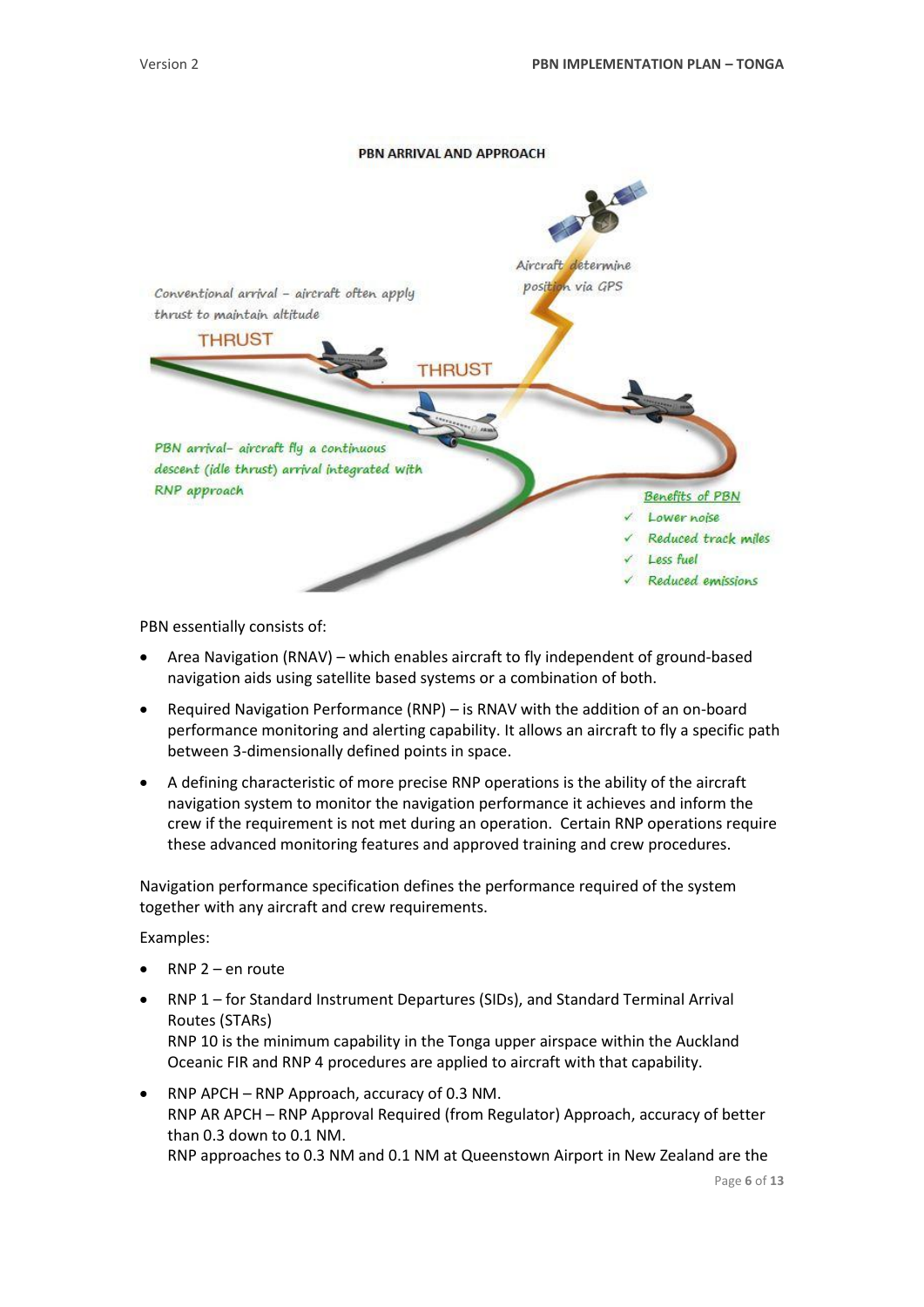primary approaches used by Qantas and Air New Zealand for both international and domestic services.

• RNP APCH with Baro VNAV Modern aircraft (737-3/A320 and larger) have on-board capability of flying the above RNP 0.3 and RNP AR APCH with Baro VNAV which provides an accurate vertical fly up/down profile similar to the ground based Instrument Landing System (ILS).

Globally PBN aims to ensure standardization of RNAV and RNP specifications and to limit the proliferation of navigation specifications in use world-wide. Locally PBN reduces the need to retain and maintain ground-based routes, procedures and navigation aids.

#### <span id="page-6-0"></span>**4 Scope**

This plan addresses PBN implementation in Tonga lower airspace, namely below FL245. It focusses primarily on the Fua'amotu TMA.

For the upper airspace the introduction of PBN is the responsibility of New Zealand and has largely been implemented throughout the South Pacific for oceanic en-route flight operations.

#### <span id="page-6-1"></span>**5 Stakeholders**

The prime stakeholders and role in this plan are:

- Ministry of Infrastructure (Civil Aviation Division) Tonga To ensure that CAA processes, Civil Aviation Rules and guidance material aligns with both international and regional PBN standards
- Tonga Airports Ltd

To ensure that

- o The CNS/ATM infrastructure will support each phase of PBN implementation
- o The relevant Safety Cases are conducted and align with internationally accepted practices
- o Sufficient trained and qualified personnel are available to support the implementation of PBN
- Airlines and airspace users To ensure aircraft fleet capabilities harmonize with this plan

#### <span id="page-6-2"></span>**6 Strategic objectives**

The strategic objectives of this plan are to:

- Provide for the transition to PBN in Tonga lower airspace in accordance with the implementation goals of the Assembly resolution A37-11, short term (prior to December 2012), medium term (2013-2017) and long term (beyond 2018)
- Ensure the implementation of PBN concepts meet
	- o Internationally accepted safety risk criteria
	- o Established operational requirements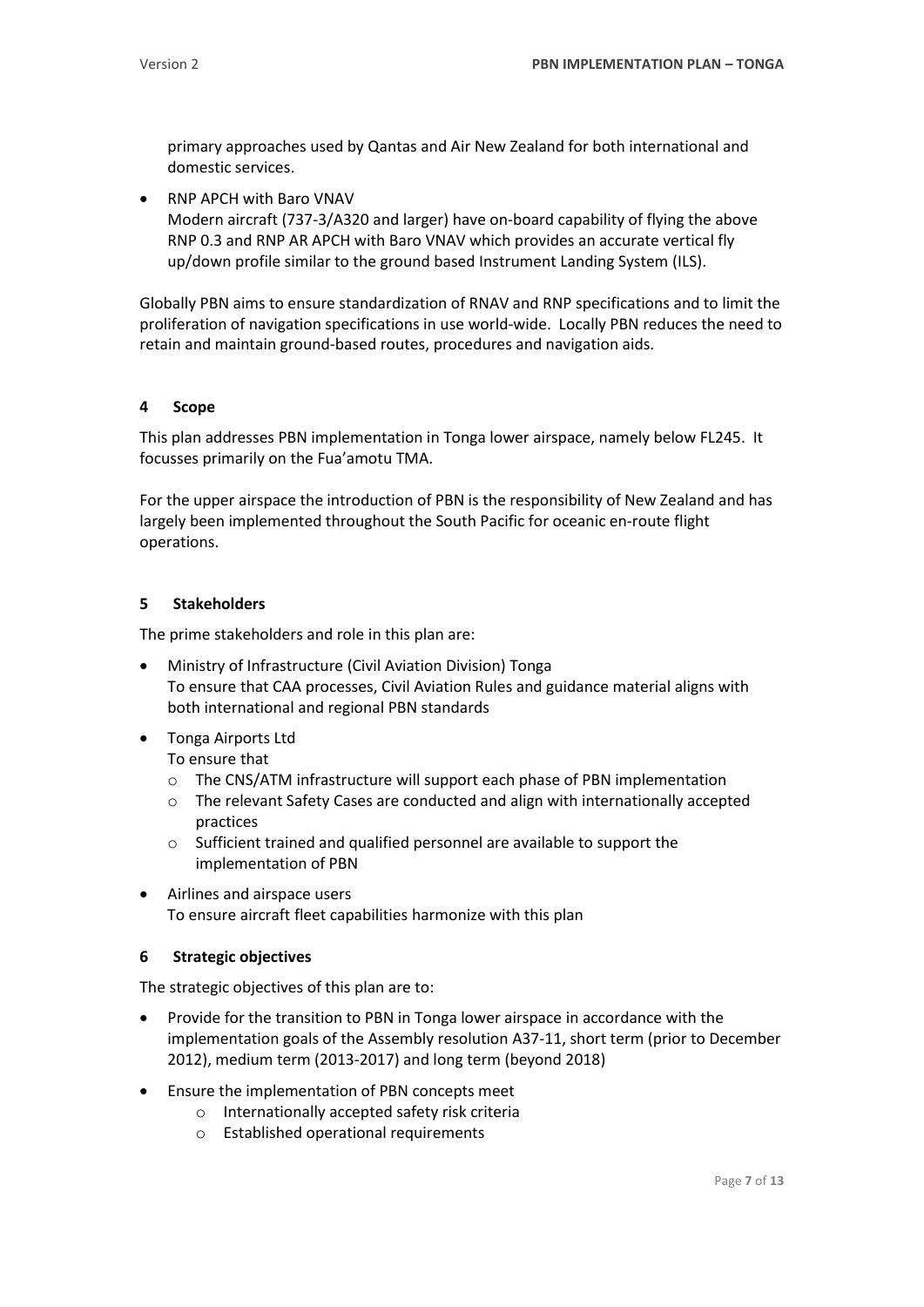- Harmonize with adjacent states and Regional PBN implementation plans to avoid;
	- o Multiple equipment requirements on aircraft
	- o Multiple airworthiness and operational approvals for operators
- Outline the PBN concepts (including RNAV and RNP specifications), that will be applied to IFR aircraft operations using instrument approaches, and ATS routes including Standard Instrument Departures (SIDs) and Standard Instrument Arrivals (STARs)
- Ensure the communications, navigation, surveillance and ATM infrastructure is capable of supporting PBN
- Accommodate mixed-equipage aircraft operations

## <span id="page-7-0"></span>**7 Current Status of Navigation Infrastructure**

Tonga has 1 international airport and 5 domestic airports. The table below indicates their capabilities and airline services.

| Airport      | Approach /  | Non-        | <b>Communications</b> | <b>Surveillance</b> |
|--------------|-------------|-------------|-----------------------|---------------------|
|              | Navigation  | precision   |                       |                     |
|              | Aid         | approach    |                       |                     |
| Fua'amotu    | VOR / DME   | <b>RNAV</b> | HF, VHF               | <b>NIL</b>          |
|              | <b>NDB</b>  | (GNSS)      |                       |                     |
| Eua          | Visual only |             | <b>VHF</b>            | <b>NIL</b>          |
| Ha'apai      | $NDB*$      | <b>RNAV</b> | HF, VHF               | <b>NIL</b>          |
|              |             | (GNSS)      |                       |                     |
| Niuafo'ou    |             | <b>RNAV</b> | HF, VHF               | <b>NIL</b>          |
|              |             | (GNSS)      |                       |                     |
| Niuatoputapu | $NDB*$      | <b>RNAV</b> | HF, VHF               | <b>NIL</b>          |
|              |             | (GNSS)      |                       |                     |
| Vava'u       | <b>NDB</b>  | <b>RNAV</b> | HF, VHF               | <b>NIL</b>          |
|              |             | (GNSS)      |                       |                     |

\*NDB currently NOTAM unserviceable

To date there has been no operational need for dedicated domestic RNAV routes.

International flights fly conventional (ground based navigation aid) departure and arrival procedures joining RNAV routes.

The existing RNAV (GNSS) APCH's above were designed over 10 years ago for use by aircraft with GNSS stand-alone TSO 129 equipment although these approaches can also be flown by RNP 0.3 aircraft.

As stated earlier, flights in the upper airspace within the Auckland Oceanic FIR fly to RNP 10 or 4 capabilities.

#### <span id="page-7-1"></span>**8 Aircraft Fleet Equipage**

As at December 1, 2012 all aircraft that fly in to Tonga are either registered in New Zealand or Fiji and have PBN capability. This is a significant proportion of the IFR capable fleet. The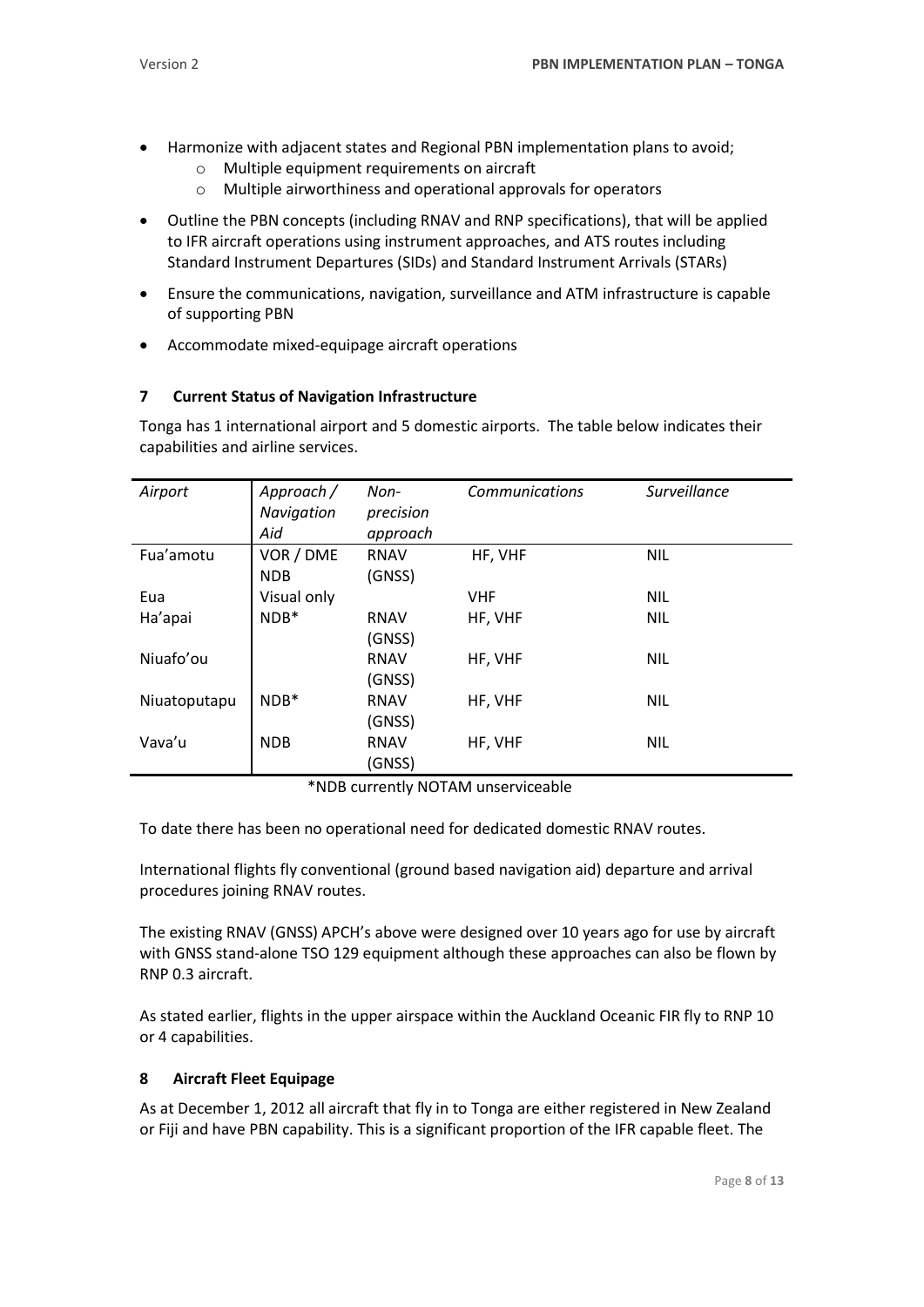following table indicates the estimated state of PBN technical capability of major scheduled carriers in Tonga as of December 2012:

| Aircraft    | <b>RNAV 2/1</b> | <b>RNP APCH</b> | <b>RNP AR</b> | APV (Baro- |
|-------------|-----------------|-----------------|---------------|------------|
| <b>Type</b> |                 | Basic RNP 1     | <b>APCH</b>   | VNAV)      |
| A320        | 100%            | 100%            | 100%          | 100%       |
| <b>B733</b> | 100%            | 40%             | 40%           | 40%        |
| <b>B738</b> | 100%            | 100%            | 100%          | 100%       |
| B763        | 100%            | 0%              | 0%            | 0%         |
| ATR42       | 100%            | 100%            | 0%            | 0%         |
| <b>CVLT</b> | 100%            |                 |               |            |
| SW4B        | 100%            |                 |               |            |

Current Estimated Airline Fleet PBN Capability

## <span id="page-8-0"></span>**9 Airspace Concept**

An airspace concept may be viewed as a general vision or a master plan for a particular airspace. Each airspace concept is based on an agreed set of principles that support the achievement of specific objectives. The strategic objectives which most commonly drive airspace concepts are safety, capacity, efficiency, access and the environment.

## **9.1 Key Airspace Concepts**

The agreed concepts for Tonga will be implemented through a three-phase process that will deliver incremental improvements to:

- Safety improvements (through more precise trajectory management & CDO that support the ICAO strategy to address CFIT accidents)
- Predictability and repeatability
- Efficiency (minimal air distance / optimum aircraft determined profile)
- Minimising environmental impact (e.g. from carbon dioxide, oxides of nitrogen and noise)
- Maximising capacity utilisation (aerodrome & airspace)
- Higher aircraft utilisation (sectors flown per day)
- Schedule reliability
- Cost effective investment
- Minimised quantity of CTA and optimised design

All ATS routes (including SIDs and STARs) will be enabled by RNAV (or RNP, where required): All runway ends with instrument approach procedures will be enabled by RNP (with APV where possible based on Baro-VNAV).

## <span id="page-8-1"></span>**10 Operational concept**

This plan calls for implementation of PBN within the Fua'amotu TMA to take advantage of international operators PBN capabilities, and to offer PBN departure, arrival and approach procedures.

For domestic routes and airports, namely between Fua'amotu, Eua, Ha'apai, Niuafo'ou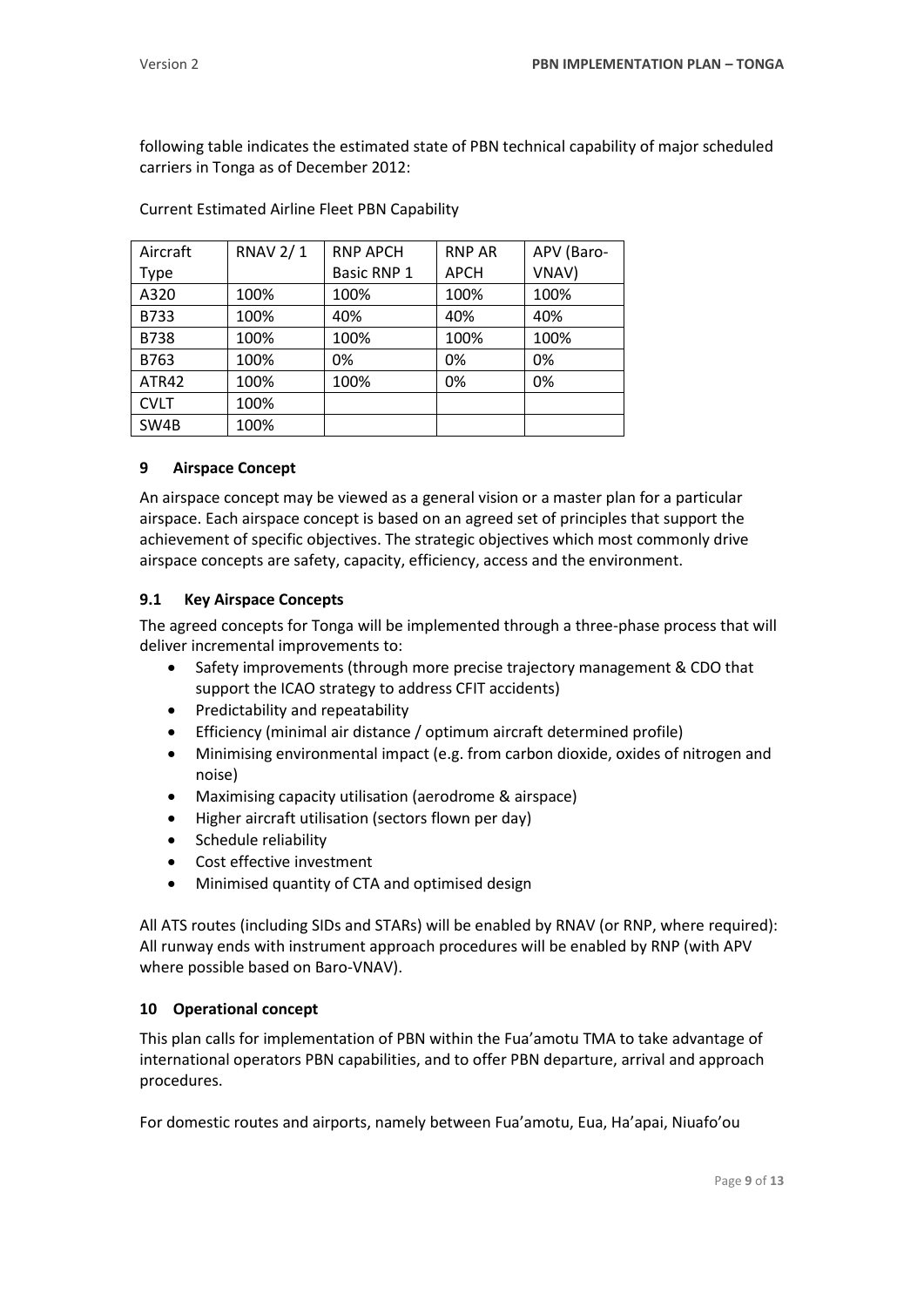Niuatoputapu, and Vava'u, the existing RNAV (GNSS) procedures will be updated to be fully capable PBN procedures when the operational need or capability exists.

While safety and operator efficiency will be enhanced by introducing PBN it should be noted that, as part of the World Bank Pacific Aviation Investment Project (PAIP), it is planned that safety enhancement will also be augmented by the introduction of ADS-B at Fua'amotu and Vava'u providing surveillance capability throughout the lower airspace.

Safety risk assessments will be conducted to identify issues that need to be addressed such as system redundancy, training, adequate regulations etc.

The decommissioning of terrestrial navigation systems will be assessed from time to time and are expected to be completed during Phase 3 as described below.

## **10.1 Operational Concept for Phase One**

During Phase One the operational concept will be a mixed-mode navigation environment that allows continued use of legacy navigation applications while PBN capability is progressively implemented in aircraft fleets and the supporting infrastructure. The benefits to operators will be limited by the diversity of navigation performance and the ATM system's ability to manage this diversity. The ground infrastructure associated with legacy navigation systems will be reviewed and progressively adapted to reflect the progress made on implementation of PBN. General aviation VFR flight access to CTA will not be subject to any additional restrictions during this phase.

## **10.2 Operational Concept for Phase Two**

During Phase Two the operational concept will move to a more exclusive PBN environment that places greater reliance on the level of PBN capability in the national fleet and infrastructure. This change will enable further realisation of the goals outlined above. The ATM system will be managing a more homogeneous navigation capability and have greater ability to minimise the negative impact of aircraft that the lack required navigation performance capability. General aviation VFR flight access to CTA may be restricted during periods of capacity constraint but only to the extent needed to ensure that the flight paths of PBN capable flights are not restricted.

## **10.3 Operational Concept for Phase Three**

During Phase Three the operational concept will be a mature PBN environment with a comprehensive fleet and infrastructure capability that delivers the fullest expression of the airspace concept and goals outlined above. A mature set of ATM tools will complement the airborne systems and will also enable the effective management of those aircraft that may experience a temporary loss of PBN capability without significantly impacting other airspace users. General aviation VFR flight access to CTA may be restricted during periods of capacity constraint but only to the extent needed to ensure that the flight paths of PBN capable flights are not restricted.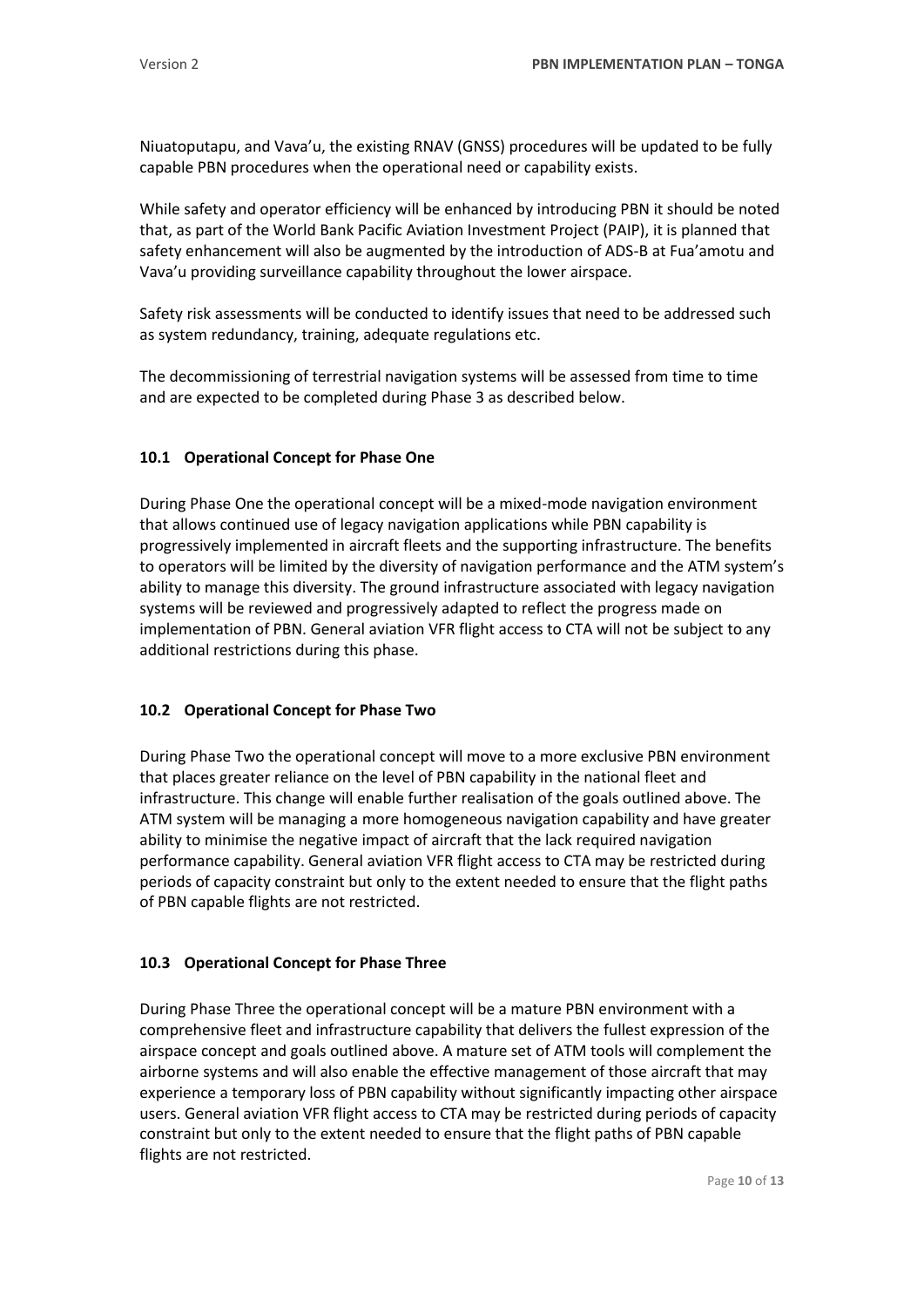## **11 Safety - Risks Associated with Major System Change**

During the transition to a mature PBN environment the government and industry will face significant challenges. The government challenges will include support of Civil Aviation Rule changes and associated preparatory work. The industry challenges will involve resourcing and managing a diverse range of navigation systems with equally diverse requirements. Some of the key identified challenges are:

- Adoption of supporting Civil Aviation Regulations
	- o Regulatory and policy changes needed to enable PBN operations
	- o Requirements to establish an airworthiness and operational approval process
- PBN capability register and aircraft minimum equipment lists (MEL)
- Integration of PBN capability into the ATM system (Flight Plan data fields) Mixed fleet/system operations
- Safety monitoring of ATM system
- Approach naming and charting conventions
- Navigation database integrity and control
- GNSS system performance and prediction of availability service
- Continued involvement in CNS/ATM and PBN development
- Availability and coordination of resources in CAD, TAL and industry to implement PBN
- Periodic safety reviews of PBN system
- Education and training of personnel employed by CAD, TAL and aircraft operators

## <span id="page-10-0"></span>**12 Operational Efficiency Benefits**

- a) Efficiency gains enabled through PBN include:
- Lower MDH/DA specifications for approaches
- Greater flexibility of airspace design in terminal area airspace
- Reduced track distance, noise and fuel consumption through PBN enabled ATS routes and approach procedures
- Reduced environmental impact.
- b) The synchronised integration of PBN and non-PBN air routes, airspace and aircraft will be vital if these efficiency gains are to be fully realised.

## <span id="page-10-1"></span>**13 Approaches with Vertical Guidance**

PBN approaches with vertical guidance in Tonga will be based on Baro-VNAV specifications for the foreseeable future. The development of a GNSS enabled precision approach application will be monitored closely but early adoption is considered unlikely due to the lack of suitable GNSS augmentation systems within Tonga airspace.

## <span id="page-10-2"></span>**14 Implementation Schedule**

## **14.1 Short term (2008-2012)**

 Oceanic En route Current capability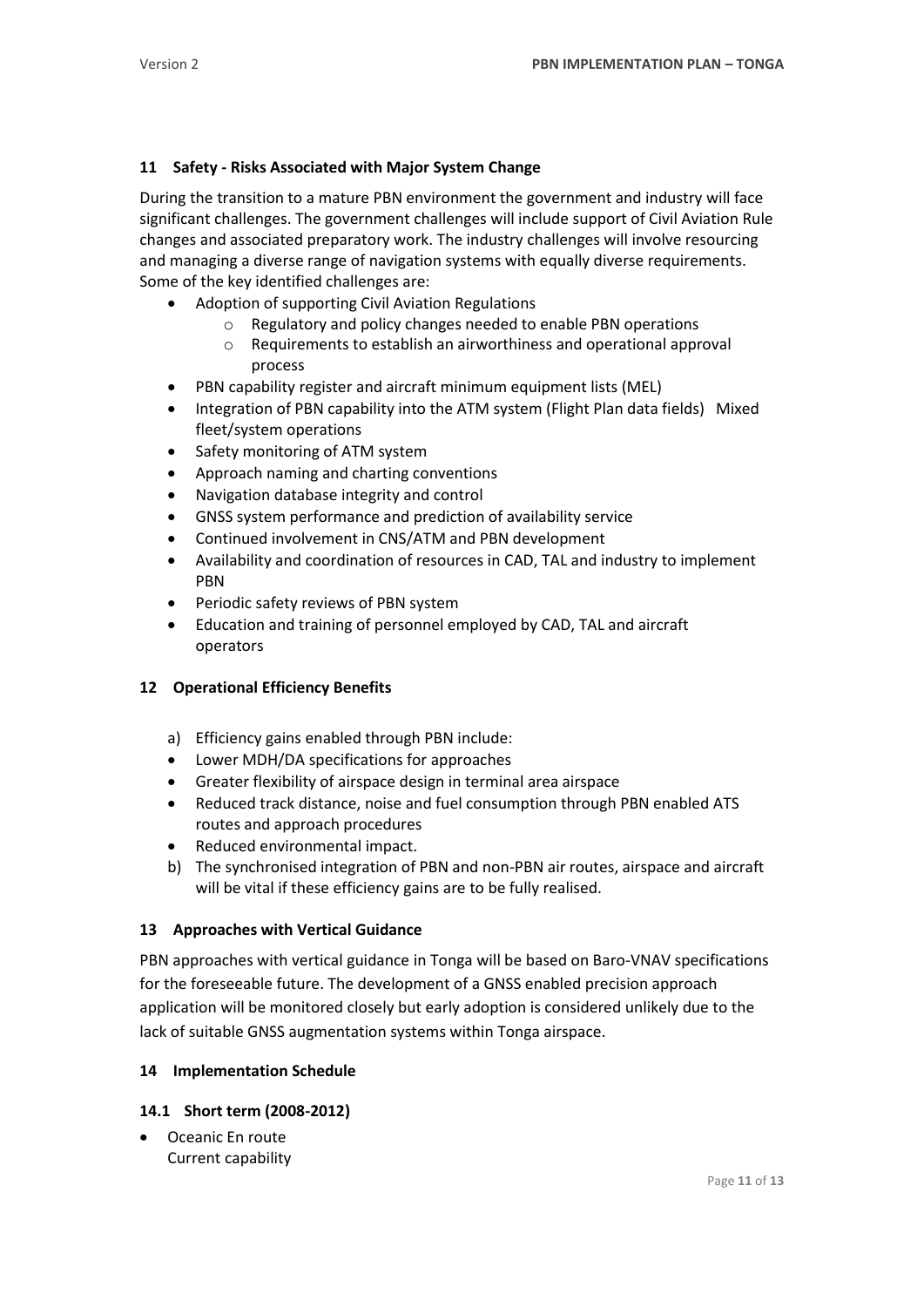Refer to the PBN Implementation Plan – New Zealand

- Terminal Areas (Departures and Arrivals) Current capability
- Approach Current capability

#### **14.2 Medium term (2013-2017)**

- Oceanic En route Refer to the PBN Implementation Plan – New Zealand
- Fua'amotu TMA (Departures and Arrivals) De-conflicted SIDs and STARs will be implemented to be consistent with airline PBN capabilities subject to operational need and safety assessments STARs will facilitate aircraft tracking from an en-route waypoint to the initial approach fix.
- Fua'amotu Approach The existing RNAV GNSS approaches will to be reviewed and updated to reflect the latest procedure design criteria and updated runway coordinates and obstacle survey data and to facilitate Baro VNAV operations for the regular international jet operations.
- Domestic airports

The existing RNAV GNSS approaches will to be reviewed and updated to reflect the latest procedure design criteria and updated runway coordinates and obstacle survey data.

 Surveillance ADSB surveillance will be implemented (Refer to the PAIP project)

#### **14.3 Far term (2018-2022)**

Any further introduction will be subject to a review of safety and operational need, and aircraft fleet capability.

#### <span id="page-11-0"></span>**15 Technology Recommendations**

Aircraft equipment and ATM requirements will change as PBN is implemented with new technology needing to be utilised in the aviation system. These include the following which will be reviewed by the PBN technical groups to set specific timeframes and requirements.

#### <span id="page-11-1"></span>**16 GNSS Equipment**

These requirements will be determined based on new equipment availability and industry developments. There will be a transition from single GPS to multi-constellation GNSS equipment.

This may include requirement for TSO C145/146 from 2020.